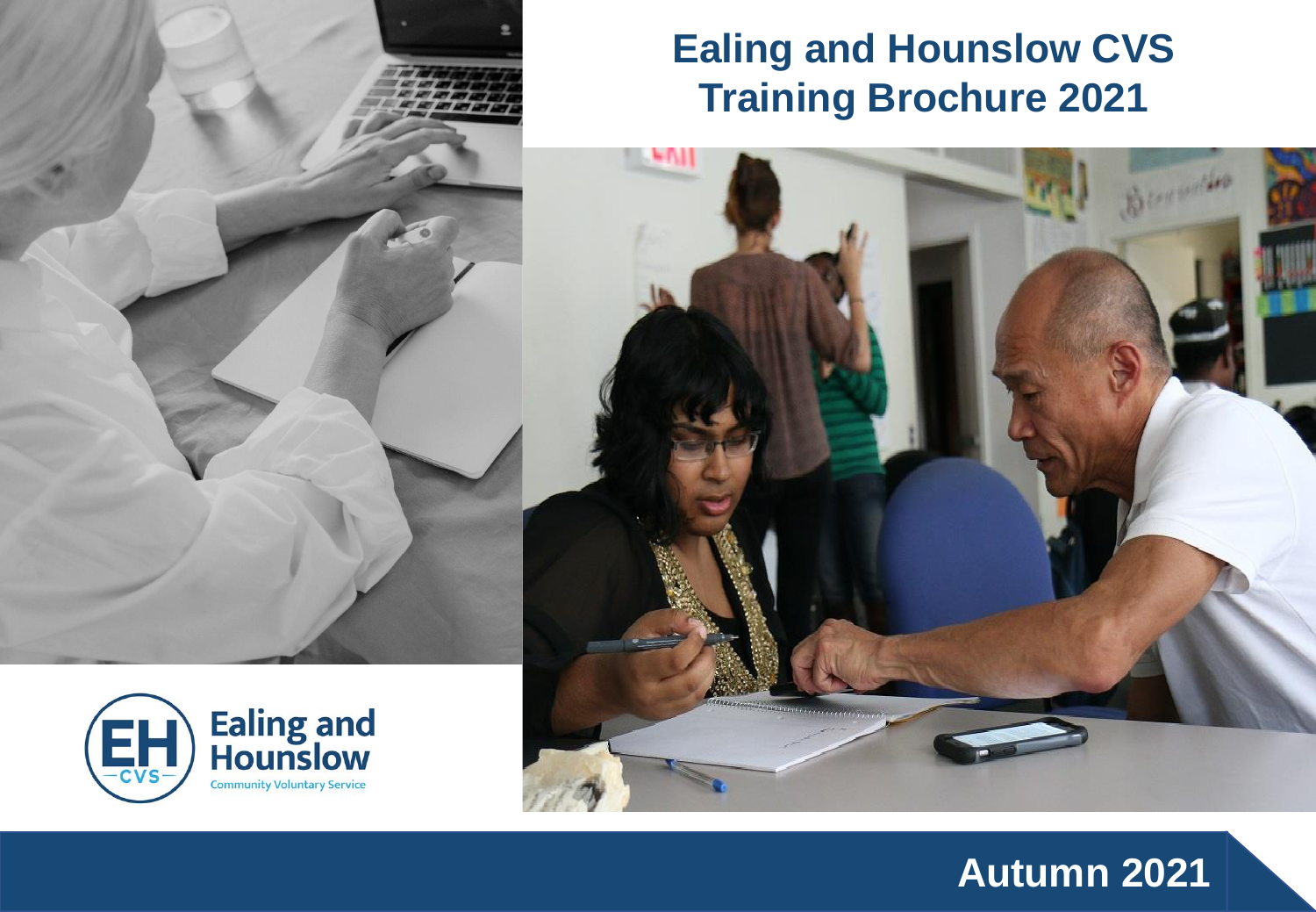October<br>2021



| Junject                                                                                                                | 17111771                      | <b>UIILULL</b>      | PULL UIIU TIIIL                                                  |
|------------------------------------------------------------------------------------------------------------------------|-------------------------------|---------------------|------------------------------------------------------------------|
| <b>Introducing the Digital Toolkit</b>                                                                                 | <b>Nyoka Lewis EHCVS</b>      | nyoka@ehcvs.org.uk  | 1 <sup>st</sup> October (Slots Available 10am,<br>11:00 & 12:00) |
| <b>Introducing the Digital Toolkit</b>                                                                                 | <b>Nyoka Lewis EHCVS</b>      | Nyoka@ehcvs.org.uk  | 6th October (slots Available 10am,<br>11am& 12pm)                |
| Microsoft Excel Basics -<br><b>Creating, Formatting and Printing</b><br>a Workbook                                     | A Microsoft certified trainer | jane@ehcvs.org.uk   | 12 <sup>th</sup> October 10:30 to 12:00                          |
| <b>Volunteering Into Employment</b>                                                                                    | Parule Basu-Barua             | parule@ehcvs.org.uk | 14th October 11:00 to 12:15                                      |
| Microsoft Excel Basics -<br><b>Creating, Formatting and Printing</b><br>a Workbook                                     | A Microsoft certified trainer | jane@ehcvs.org.uk   | 19th October - 10:30 to 12:00                                    |
| <b>Introduction to Quality assurance</b><br>systems                                                                    | <b>Nyoka Lewis EHCVS</b>      | nyoka@ehcvs.org.uk  | 22nd October - 10:00 - 11:00                                     |
| <b>Digital training &amp; Support - Basics</b><br>of Microsoft Word Creating and<br><b>Formatting Simple Documents</b> | A Microsoft certified trainer | jane@ehcvs.org.uk   | 26th October - 10:30 to 12:30                                    |

**Subject Presenter Contact Date and Time** 

**All the above training sessions are delivered via zoom, to register please visit [the EHCVS calendar](https://ehcvs.org.uk/calendar/) or email the contact above**

## **Autumn 2021**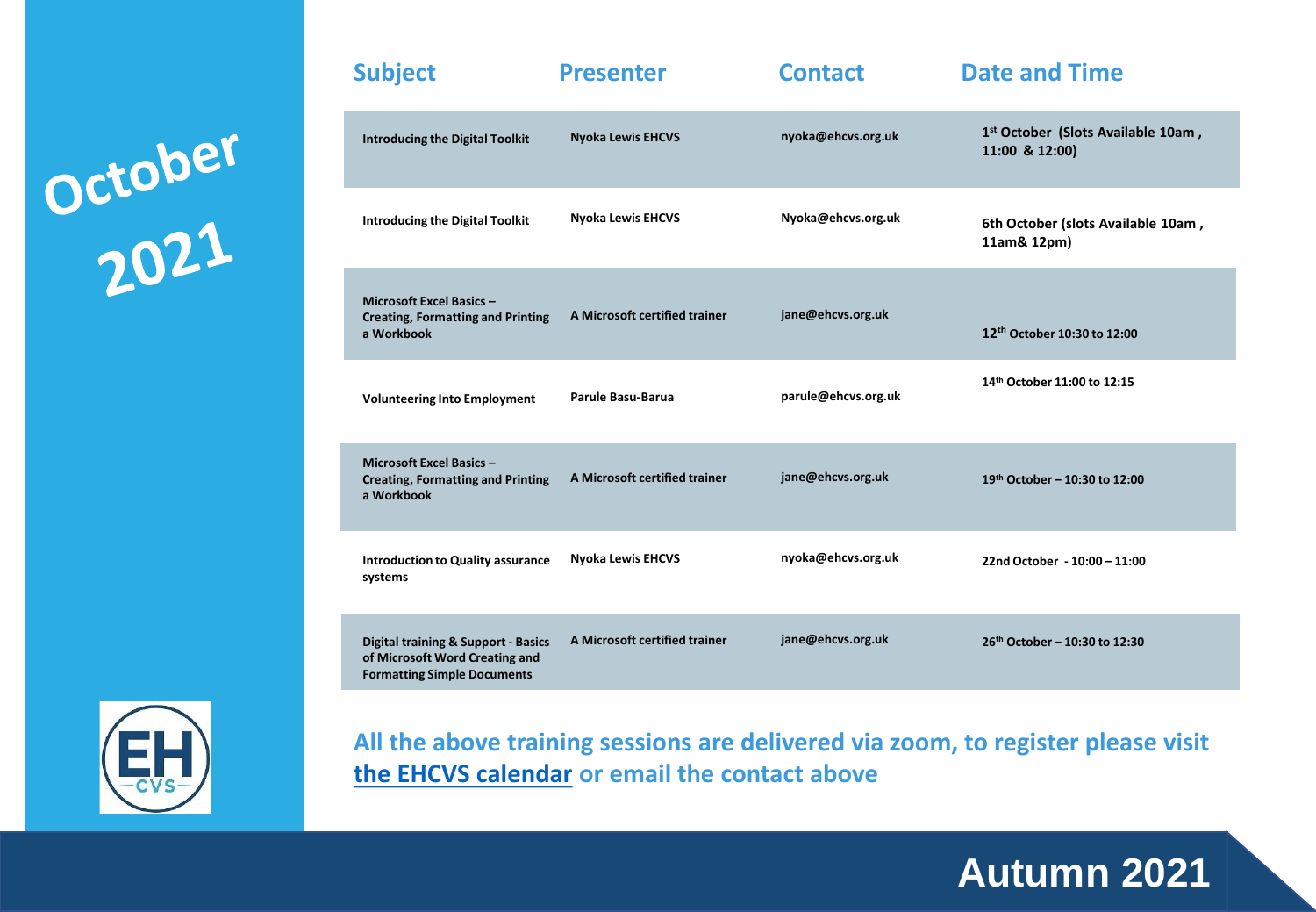November<br>December<br>2021

| <b>Subject</b>                                                                                                               | <b>Presenter</b>              | <b>Contact</b>      | <b>Date and Time</b>                     |
|------------------------------------------------------------------------------------------------------------------------------|-------------------------------|---------------------|------------------------------------------|
| <b>Recruiting A Trustee</b>                                                                                                  | Parule Basu-Barua             | parule@ehcvs.org.uk | $6^{th}$ November 11:00 - 12:15          |
| <b>Digital Training &amp; Support-</b><br>Working with Word Tables -<br>Laying Out Information with<br><b>Microsoft Word</b> | A Microsoft certified trainer | jane@ehcvs.org.uk   | 23rd November - 10:30 to 12:00           |
| <b>Safeguarding For New Volunteers</b>                                                                                       | Parule Basu-Barua             | parule@ehcvs.org.uk | 7 <sup>th</sup> December - 11:00 - 12.15 |

**All the above training sessions are delivered via zoom, to register please visit [the EHCVS calendar](https://ehcvs.org.uk/calendar/) or email the contact above**